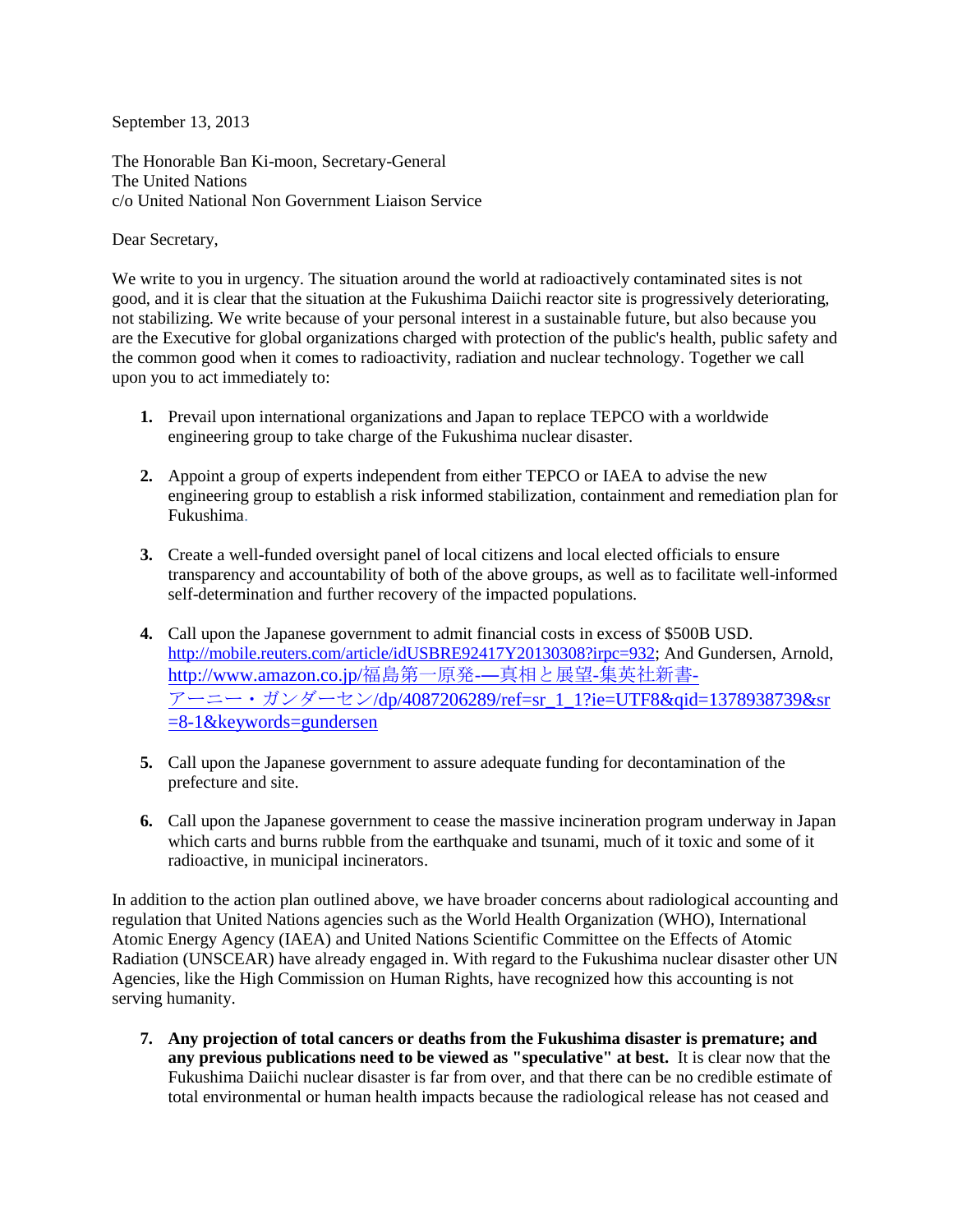the outcomes from exposing large populations to low doses over long time frames is unclear. A final estimation of the radiological release from the Fukushima Daiichi site, of necessity lies in the future; perhaps the distant future. Therefore, it remains of utmost importance to monitor radioactivity and provide and increase protective measures to individuals and communities. *When* future updates to such studies are done, it must be incumbent upon the researchers to revise previous findings, not merely extend them, since it is known that key data from the past were not included--such as the World Health Organization omitting the radiation exposures to members of the public prior to being evacuated (the first 4 days of the disaster; Becker, Oda 2012: [http://www.greenpeace.org/international/Global/international/briefings/nuclear/2013/201](http://www.greenpeace.org/international/Global/international/briefings/nuclear/2013/2012_OdaBecker.pdf) [2\\_OdaBecker.pdf](http://www.greenpeace.org/international/Global/international/briefings/nuclear/2013/2012_OdaBecker.pdf) ). In addition Japanese physicians and scientists in Japan must be allowed and supported to treat and report Fukushima related health consequences. Nuclear calamities to date result in institutional pressure to under report and even distort patient health data and other evidence (see, for example: The Advisory Committee on Human Radiation Experiments, Final Report <http://archive.org/details/advisorycommitte00unit> and Steven Wing et al. (1997). "A [reevaluation of cancer incidence near the Three Mile Island nuclear plant: the collision of](http://www.ehponline.org/docs/1997/105-1/wingabs.html)  [evidence and assumptions".](http://www.ehponline.org/docs/1997/105-1/wingabs.html) *Environmental Health Perspectives* (Brogan & Partners) **105** (1): 52– 57.) Such institutional pressure is now contributing to a downplaying of the true impact of the Fukushima accident. Further, slavish reliance on past exposure assumptions is not advisable, not only because these assumptions could have been subject to this type of pressure, but also because every nuclear catastrophe/exposure is different; according to the UN Special Rapporteur on Health, who references applicable research in his report: "Though experiences from the Three Mile Island and Chernobyl accidents provide invaluable guidance, a narrow appreciation of the accidents would not provide proper guidance." [Report of the Special Rapporteur on the right of everyone to the enjoyment of the highest attainable standard of physical and mental health, Anand Grover, Mission to Japan (15 - 26 November 2012) p 9]

**8. A new formulation of the radiological risk coefficient assigned to radiation exposure is needed, as well as a rigorous discussion of the option for more than one such coefficient.**  Unfortunately, outdated assumptions are still being applied to what is happening to the people of Japan, and others being exposed to radioactivity from Fukushima (and elsewhere). More accurate understanding of the impact of ionizing radiation from both internalized radionuclides, and also across the life-cycle, has not yet been incorporated into risk estimates."Old" (inaccurate) assumptions do not account for disproportionate harm to females in general, and young children in particular (National Academy of Sciences, BEIR VII page 311, Tables 12D-1 and 12D-2 Lifetime Attributable Risk of Cancer Incidence and Mortality). Official estimates are beginning to acknowledge this reality [World Health Organization, 2013, Health risk assessment from the nuclear accident after the Great East Japan Earthquake... see page 54 section 5.2.2 Results of lifetime risk calculations.

[http://www.who.int/ionizing\\_radiation/pub\\_meet/fukushima\\_risk\\_assessment\\_2013/en/in](http://www.who.int/ionizing_radiation/pub_meet/fukushima_risk_assessment_2013/en/index.html) [dex.html](http://www.who.int/ionizing_radiation/pub_meet/fukushima_risk_assessment_2013/en/index.html) ; UNSCEAR press release

[\(http://www.unis.unvienna.org/unis/en/pressrels/2013/unisinf475.html\)](http://www.unis.unvienna.org/unis/en/pressrels/2013/unisinf475.html) and video [\(http://www.youtube.com/watch?v=gyLDNq3VBMU&feature=youtu.be\)](http://www.youtube.com/watch?v=gyLDNq3VBMU&feature=youtu.be)] however, this impact is not yet incorporated in the regulation of radiation exposure worldwide. In addition, it is no longer valid to omit the impact of internal exposure; risk estimates can no longer assume different types of radiation outside the body have equivalent health impact once inside the body. (See: Yablokov, 2013, "A Review and Critical Analysis of the "Effective Dose of Radiation" Concept" Journal of Health & Pollution Vol. 3, No.  $5 - \text{pg } 13 - 28$ .) Finally, it is not clear that exposures in utero, during the initial phases, or over time will be included in the estimate of health risk or consequences from Fukushima.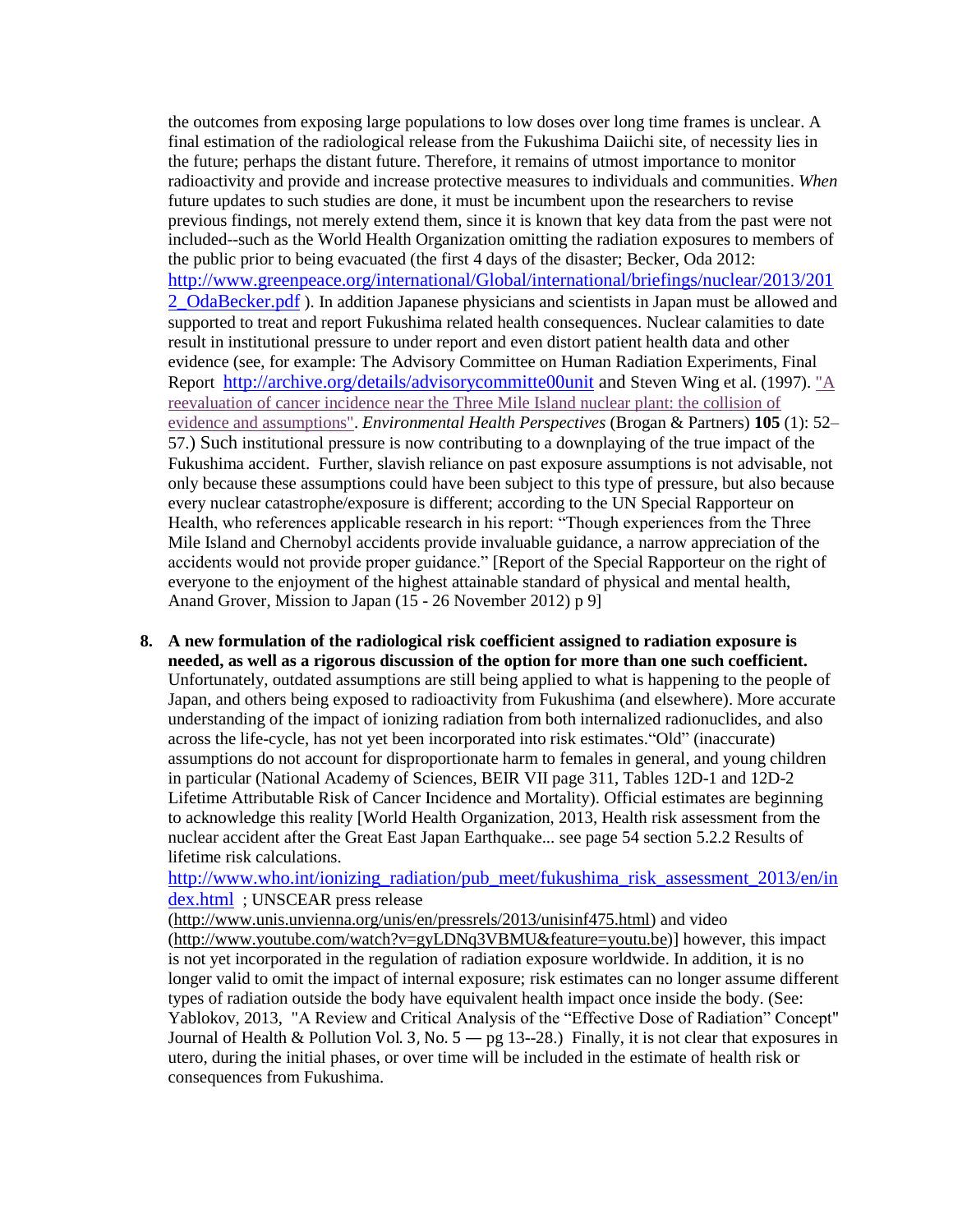- **9. The global organizations charged with radiological analysis and regulation should be generating a real base of monitoring data from Fukushima. Contamination levels in both humans and the environment need to be woven into any health assessments.** Reliance on dose reconstruction alone is insufficient and collection of biological data will help researchers observe, not just predict, health outcomes. It is incumbent upon these global organizations, given the amount of information now known about disproportionate impacts from internal exposure; and the disproportionate harm across the lifecycle (human and otherwise) to collect data and calculate exposures directly, not from extrapolations mired in outdated and incorrect assumptions. The UN Special Rapporteur supports collection of biological data to assess internal exposure: "Refrain from restricting examination for internal exposure to whole-body counters and provide it to all affected population [*sic*], including residents, evacuees, and to persons outside Fukushima prefecture;" (Grover 2013, p 23)
- **10. In general, public health concerns need to drive public spending and health assessments; principles of biology need to drive health research not scientific investigation for science's sake.** People need proper medical treatment, not data-mining. Japanese People, especially parents, should be told the truth about the medical effects of radiation exposure and have full and open access to the tests that are being performed on them to detect health abnormalities, such as thyroid cancer. All investigations into health abnormalities should include all cancers and other diseases related to radiation exposure. The world must not re-commit the post-war crimes of Hiroshima and Nagasaki, where the radiation victims known as Hibakusha, were only studied by the West rather than helped to heal.
- **11. Where biological mechanisms or results are unclear, precaution should be used and not be superseded by principles of physics alone because physics is only one of the forces acting to impact health.** Research finding negative health impacts of low doses should be accounted for, not disregarded. The UN Special Rapporteur, after reviewing such research, recognizes this**:** "…disregarding these findings diminishes the understanding of and increases vulnerability to health effects of long-term exposure to low-dose radiation." (Grover 2013, p 6) Unfortunately these concerns extend far beyond Japan today, and per new projections (shown graphically here), impacts are still expanding:

[http://iopscience.iop.org/1748-326/7/3/034004/article?v\\_showaffiliations=yes](http://iopscience.iop.org/1748-9326/7/3/034004/article?v_showaffiliations=yes)

- **12. Those who are displaced from their homes due to radioactivity** need to have good options regarding how and where to live that are respectful of their culture and traditions. Consequently, the Special Rapporteur's report says any relief package should "(i)nclude cost of reconstruction and restoration of lives" (Grover 2013 p 24) This starts by providing them information about radiation in the context of other determinants to health, and this information should not be in the control of parties with financial interests in the nuclear industry.
- **13.** The Fukushima disaster has inflicted suffering from family, social and economic disruption and loss of cultural traditions including food sources and family shrines. These losses are causing visible impacts on the mental and physical health of children, parents, grandparents, and whole communities. While it is radioactivity that will prevent their return to that life, there are many dimensions in which harm has been done. Those responsible for constructing and operating the reactors, and accumulating irradiated fuel, should be accountable to the people impacted. The Special Rapporteur's report says legal structures should "(e)nsure that TEPCO and other third parties are held accountable for the nuclear accident and that their liability to pay compensation or reconstruction efforts is not shifted to taxpayers."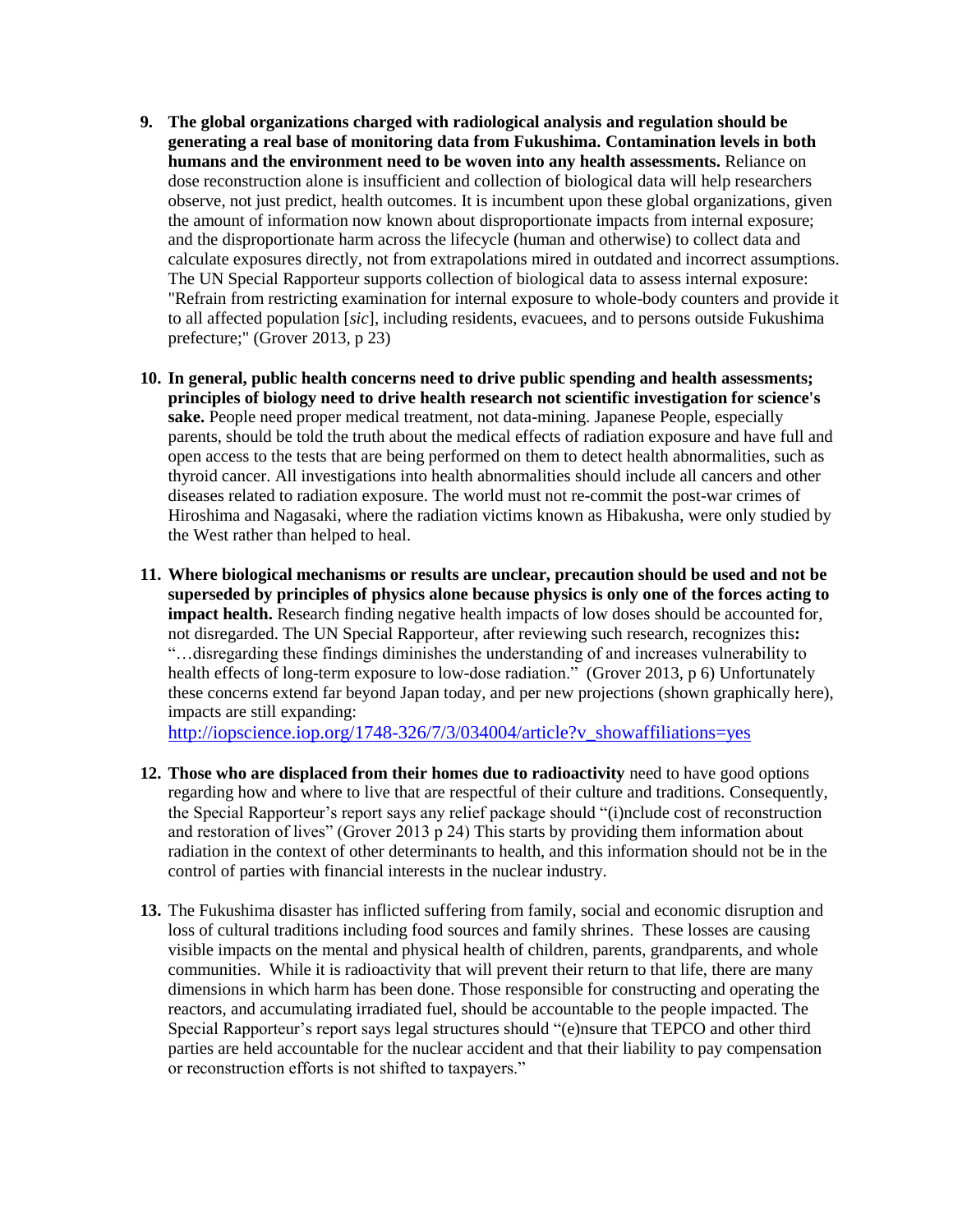- **14. The Uranium that was in the reactors at Fukushima Daiichi originated from Aboriginal Lands in Australia, where the traditional people opposed the uranium ever being removed from the ground.** It is time for the decision structure of our United Nations to honor and include the wisdom of those who truly, if heard, could have prevented this disaster.
- **15. The Memorandum of Understanding between the World Health Organization and International Atomic Energy Agency should be dissolved permanently.** The charge of the IAEA is to spread "peaceful" uses of nuclear technology. This official mandate prevents IAEA from being independent assessors of health impacts of the same technology.

Secretary, it is your job to ensure that these reasonable concerns are addressed by action.

Thank you,

Helen Caldicott, M.D. Founding President of Physicians for Social Responsibility

Alexey Yablokov, Dr. Biology Chair, Programme for Nuclear and Radiation Safety International Socio-Ecological Union, Moscow

Yuri Scherbak Ambassador of Ukraine Member of the World Academy of Art and Science Author of "Chernobyl: a documentary story" and report on Fukushima

Dr. Sebastian Pflugbeil President, German Society for Radiation Protection

Arnie Gundersen Chief Engineer, Fairewinds Burlington, Vermont

S. David Freeman Consultant; Formerly Chairman Tennessee Valley Authority, and General Manager Los Angeles Department of Water and Power, New York Power Authority and Sacramento Municipal Utility District

Steve Wing, Ph.D. Department of Epidemiology University of North Carolina, Chapel Hill

Steven Starr Senior Scientist, Physicians for Social Responsibility Clinical Laboratory Science Program Director University of Missouri

Dr. Natalia Mironova President of the Movement for Nuclear Safety